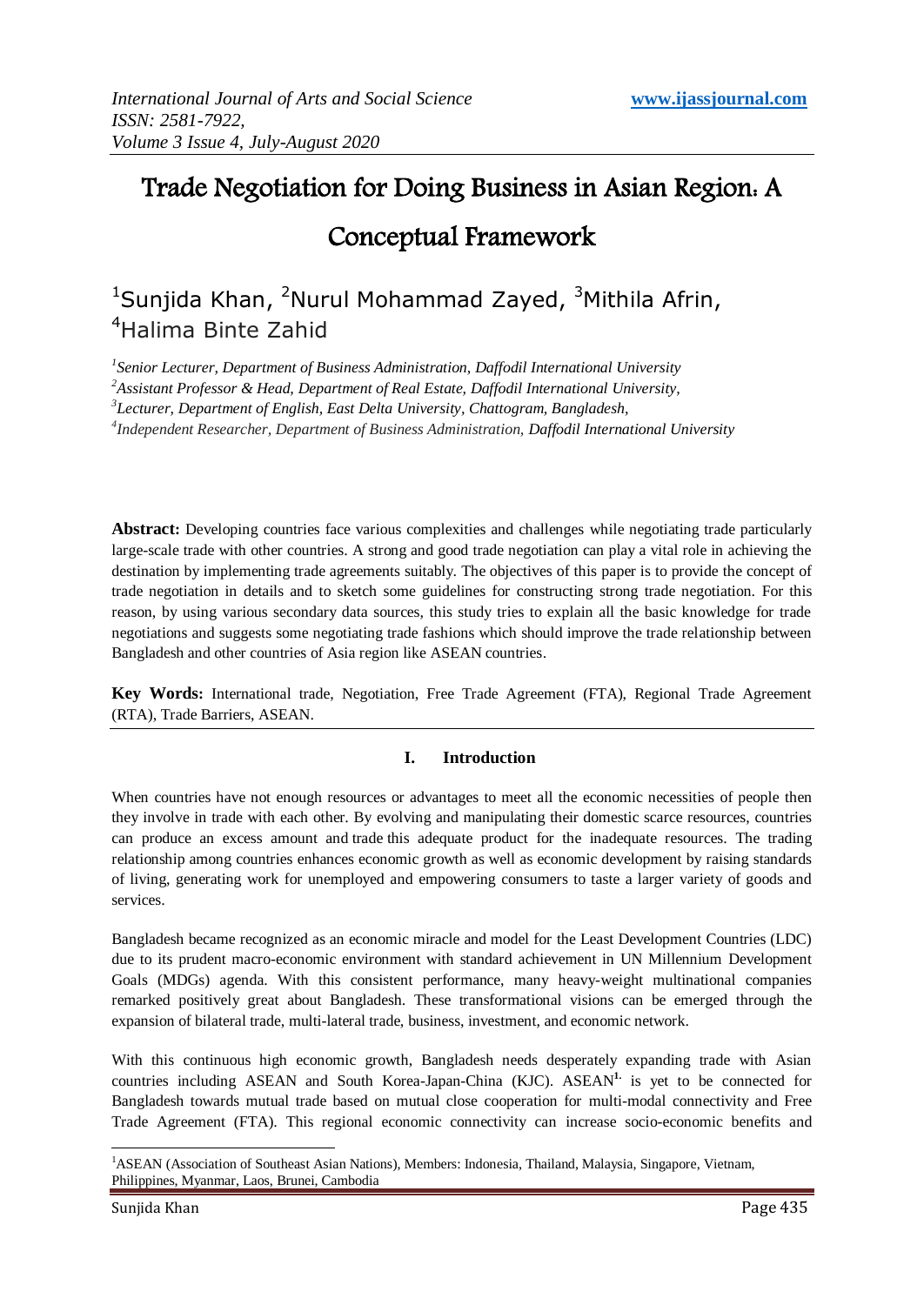reinforce the economic scenery by improving the fate of one billion people in this greater region which is the potential largest market in terms of population.

A very small export basket, non-exploration of trade items and trade opportunities, poor negotiation skills are responsible for the negative trade balance between Bangladesh and ASEAN. Looking to capture the opportunity of being a "Regional Economic Corridor", Bangladesh is very eager to get the membership of ASEAN. Bangladesh has to engage in a strategic regional trade agreement with ASEAN like RCEP, TPP, and ASEAN 3 (S. Korea. China, Japan) etc.

Negotiation is the prerequisite for any trade agreements. Negotiation can take place to finalize and implement trade agreements and explore opportunities for trade agreements with other trade partners. A country can trade with one country or multiple countries. The term *'bilateral'* refers to link between two states and '*multilateral*' refers to affiliation of more than two states.

*Bilateral Trade Negotiation* helps to achieve bilateral agreement where two countries are involved by agreements to exchange their products for the mutual benefit of both of the countries, whereas *Multilateral Trade Negotiation* involves to accomplish trade agreement between different countries.

Developing countries face various complexities and challenges when negotiating trade particularly large-scale trade with other countries. A strong and good trade negotiation can play a vital role in achieving the destination by implementing trade agreements suitably. The objectives of this chapter is to provide the concept of trade negotiation in details and sketch some guidelines for constructing strong trade negotiation.

Under this background, whenever Bangladesh implements trade with Asian countries such as ASEAN Countries and Korea-Japan-China (KJC), the country should negotiate a variety of trade terms. For this reason, this study tries to explain all the basic knowledge for trade negotiations and suggests some negotiating trade fashions which should improve the trade relationship between Bangladesh and other countries of Asia region like ASEAN countries, Korea-Japan-China (KJC) etc.

# **II. Objectives**

The current study mainly focused on trade negotiations among various countries in Asia while they are involved in international trade. The following specific objectives of this paper are given below:

- To provide various concepts about Trade Negotiation particularly in free trade.
- To identify some facts and shortcomings of the Free Trade Agreement.
- To suggest some guidelines to initiate an effective trade negotiation that accelerates trade among countries.

# **III. Methodology**

To achieve the aims, the paper is structured based on secondary data sources. Secondary data collected from various online sources such as journals, publications and annual reports of world economics, WTO reports, authentic media news (television), daily newspapers, relevant articles, websites paper etc. for more meaningful and logical explanation and conclusion. However, the secondary data sources have been carefully scanned prior to using them in this study.

# **IV. Literature Review**

**Alma Pekmezovic (2019)** highlights that the SDGs visualizes a flourishing world by focusing "sustainability" by incorporating social, economic, and environmental goals, aspiring both developed and developing countries.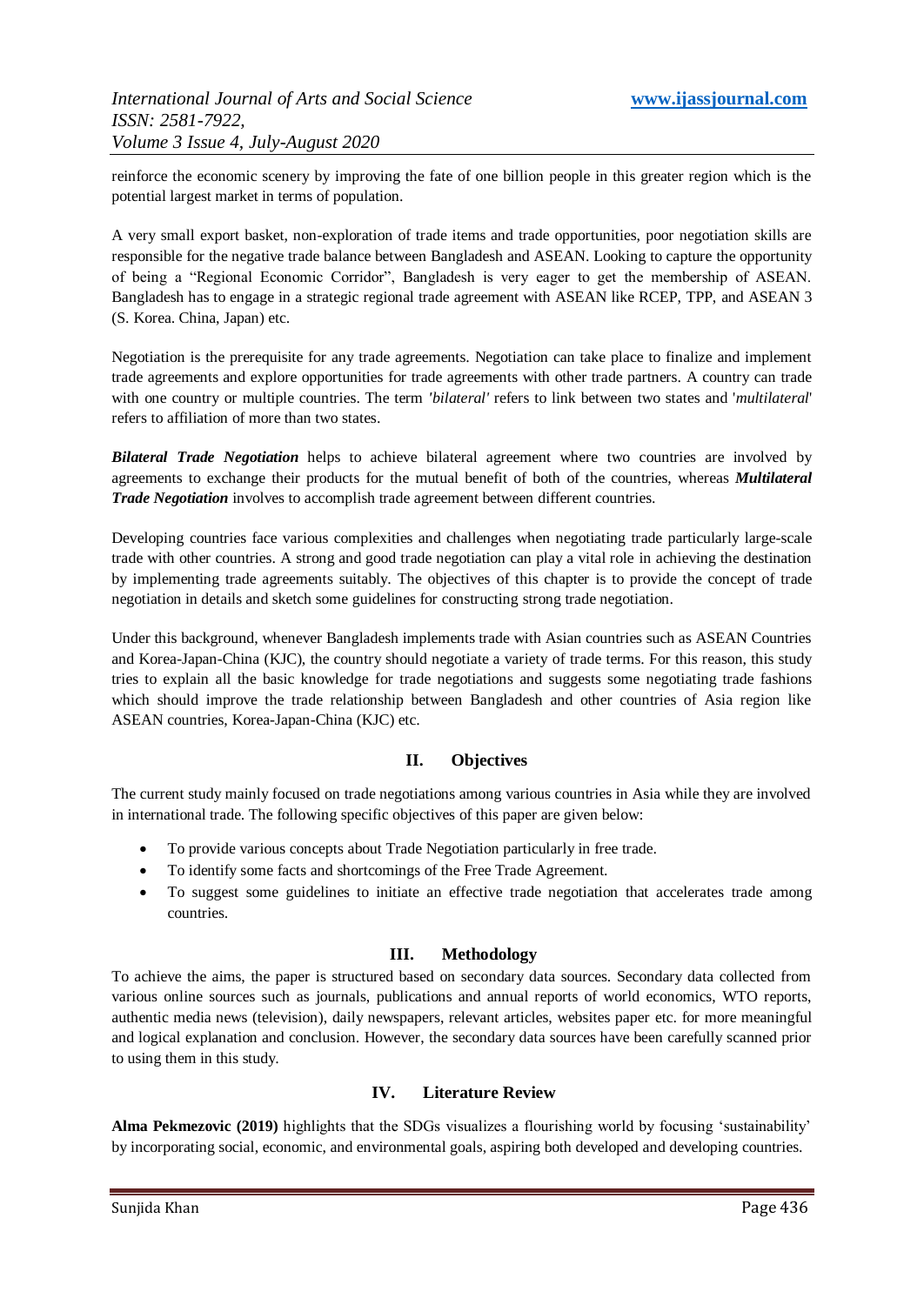The analysis by **Lucian Cernat, Omar Alam (2019)** states that The EU fosters "Trade for All" strategy by elevating the idea of free trade in a multitude approaches, mostly done by expanding its escalating network at the bilateral, unilateral and multilateral levels. This can be related to the research by **Jayant M. (2009)** who describes that free trade agreements (FTAs) as spaghetti bowl effect or, in the Asian region, the noodle bowl effect, which may be can be executed in ASEAN"s strategy as **Kazunobu H. Daisuke H. Kohei S. Seiya S. (2013)** conducted a study to reveal that the excising capacity of ASEAN free trade agreements (FTA) is not credible by international standards.

**Gyoung-Gyu C. (2018)** stated in her academic journal that Bangladesh is a rapidly advancing country with recruit able human resources, while analyzing the contemplation of Bangladesh"s economic policy to form alliance with ASEAN along with its potential advantages. She recommends the possible development of strategic maneuver to initiate foreign affiliation by focusing on trade growth and diversity with ASEAN.

**Richard P., Patricia S. (2016**) suggested the measures depicting the actions of value-chain accelerating in the  $21<sup>st</sup>$  century, collaboration of East Asian emerging market economies with EU emerging market economies to establish notable administrative activities, and the diversity in cross-country diversity, with value- chain actions directed by countries in both continents.

**Jung H., Larry D. (2019)** denoted that, FTA is plausible to be established between two countries at equilibrium when their tariff gap is smaller and if not it is potent to be formed when their tariff levels are neither very high nor very low.

Focusing on the 15 years" prior research **Silvia S., (2017)** established that the countries that collaborate to a greater extent with FTAs are able to engage in increased export compared than those who engage at lesser extent.

In the research by **Amelia U., Alisa D., Maria V. (2019),** they sought the consolidation dimension of the advantages for developing countries actively participating in regional trade agreements and demonstrates the capacity of developmental procurement by lower‐ income countries through use of both bilateral and regional integration measures.

**Yasuyuki S., Cyn**‐ **Young P., Fahad H., Cindy J. (2019)** suggests free trade are enabling access to affordable procedures, advanced technological transference mediated to ameliorate skilled human resources to economic facilitation and creating new industries and sectors. **Islam, Uddin, Chowdhury (2012)** stated that the growth rates of export are fluctuating but increasing positively.

# **V. Conceptual Analysis**

# **Concept and History of Trade Negotiation**

# **Concept of Trade Negotiation**

World economy expands mostly on the basis of international trade. Many domestic producers are blooming their business at home but it is quite difficult to explore themselves globally. International trade helps domestic producers to grab the world market share. It creates access to trade such type of goods and services that are not produced domestically and that have enough in own country. For example, if a country cannot produce leather, it needs to be able to obtain leather from another nation in order to meet the demand for leather within its borders.

Trade negotiation is such a process that brings different countries to attain a target of a trade agreement. Negotiating a trade agreement successfully is one of the important parts of international trade. International trade opens and expands the market for business and thus it creates opportunities among the nation's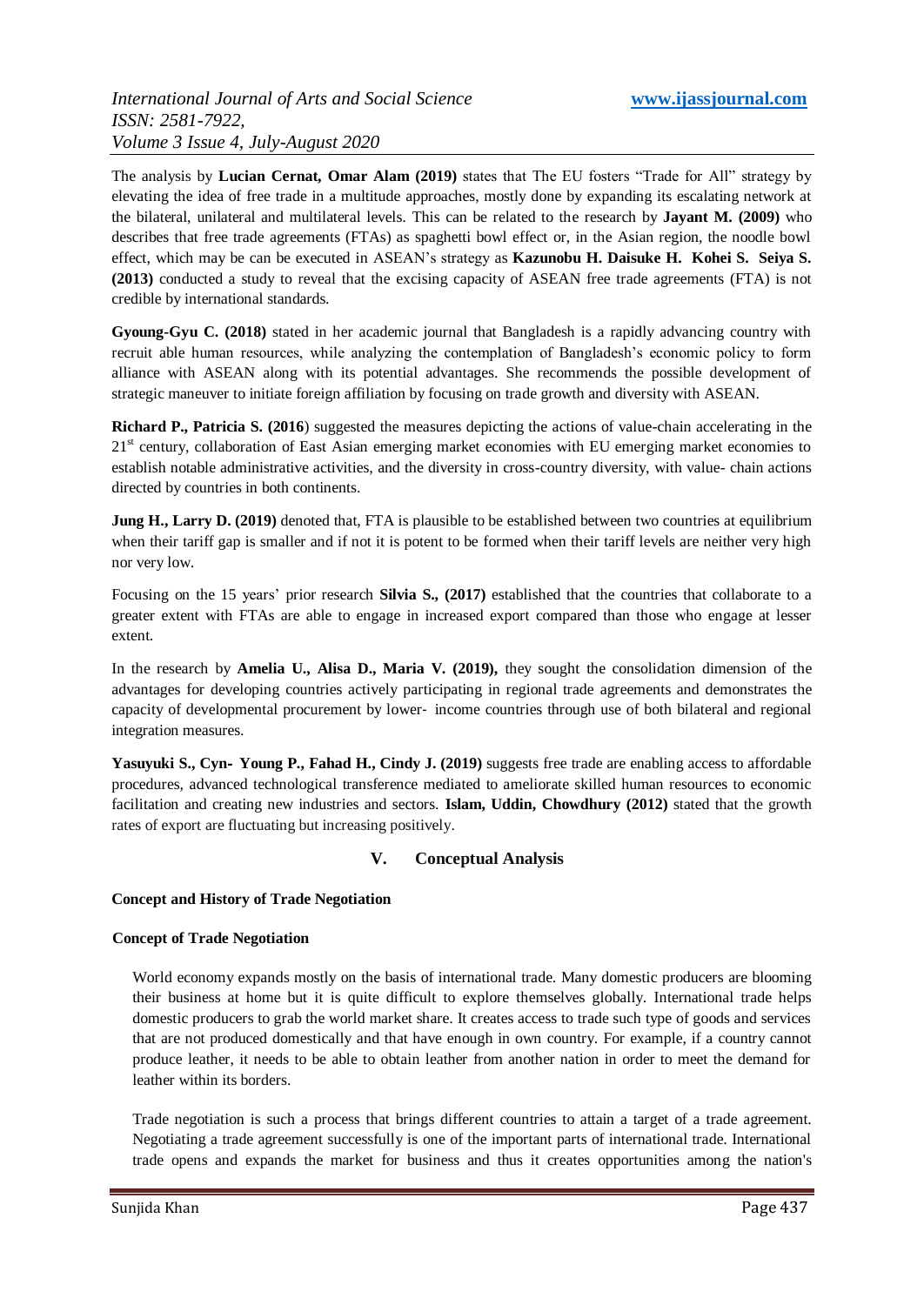producers. Therefore, a successful trade agreement is the reflection of successful negotiation that helps to enhance economic growth as well as economic development. Economic protections and safeties at the different aspects of different countries are also highlighted in a trade agreement. So trade negotiation is a complex process because more than two countries may involve trade and negotiating experts have to take a neutral stance to help the countries reach an agreement.

During a trade negotiation, negotiators are interested to discuss the terms of those trade where the beneficiaries" aspects of both countries are reflected. The topics such as trade barriers or restrictions, a constant period for goods etc. may be the main discussion issues in this regard.

All signatories must emphasis on due attentions during a trade negotiation. Negotiators with strong negotiation skills can make a trade agreement more favorable, while unskilled negotiators of international negotiations may make the deal with less beneficial. In consequence nation with good negotiators will be gainer.

# **Types of Trade Negotiation**

Trade negotiation helps to implement and finalize trade agreements. Three types of trade agreements are considered as major which are given below:

#### *[Unilateral Trade Agreement](https://www.thebalance.com/unilateral-trade-agreements-definition-examples-3305904)***:**

It"s a situation when a nation levies trade barriers and other nation does not reciprocate. Rarely, any country may be a loser in unilateral trade restrictions. A nation may face adverse situations arising from competition in this agreement. Many developed countries such as the United State usually do this when committing foreign aid. They aim at reinforcing specific industries in the emerging markets. It helps to increase the economy of the emerging markets, generates new markets for the exporters and so on.

#### *[Bilateral Trade Agreements](https://www.thebalance.com/what-are-bilateral-trade-agreements-pros-cons-and-list-3305911)***:**

A situation where two countries are committed to trade with each other. Both countries follow liberal trade policies to swell their business. They reduce the tariff rate to a percentage that is lower before that of the agreements. They apply common terms and conditions of trade between them. It seems to resemble infant industrialization strategies but differences lie. In this agreement, domestic industries may be subsidized or saved from the threat. This agreement is generally applicable to automobile, oil or food production industries.

# *[Multilateral Trade Agreements:](https://www.thebalance.com/multilateral-trade-agreements-pros-cons-and-examples-3305949)*

A situation where three or more countries are involved to trade. Since different countries have different economic scenarios, it is tough to reach a common set of terms and conditions of trade. Actually, negotiation among countries is a critical part of this agreement. The multilateral negotiations become more complex if the number of participation or engagement of countries are increased. It takes difficult form as different nations have different economic necessities

Once negotiated, multilateral agreements are considered as one of the influential agreements. A larger geographical area is covered by these agreements. Under these agreements, each country presents their favored status to other countries and agree to act each other equal.

 **NAFTA** [\(North American Free Trade Agreement\)](https://www.thebalance.com/facts-about-nafta-statistics-and-accomplishments-3306280) is an example of the largest multilateral agreement. Three North American countries (U.S, Mexico and Canada) formed NAFTA. At present, they jointly traded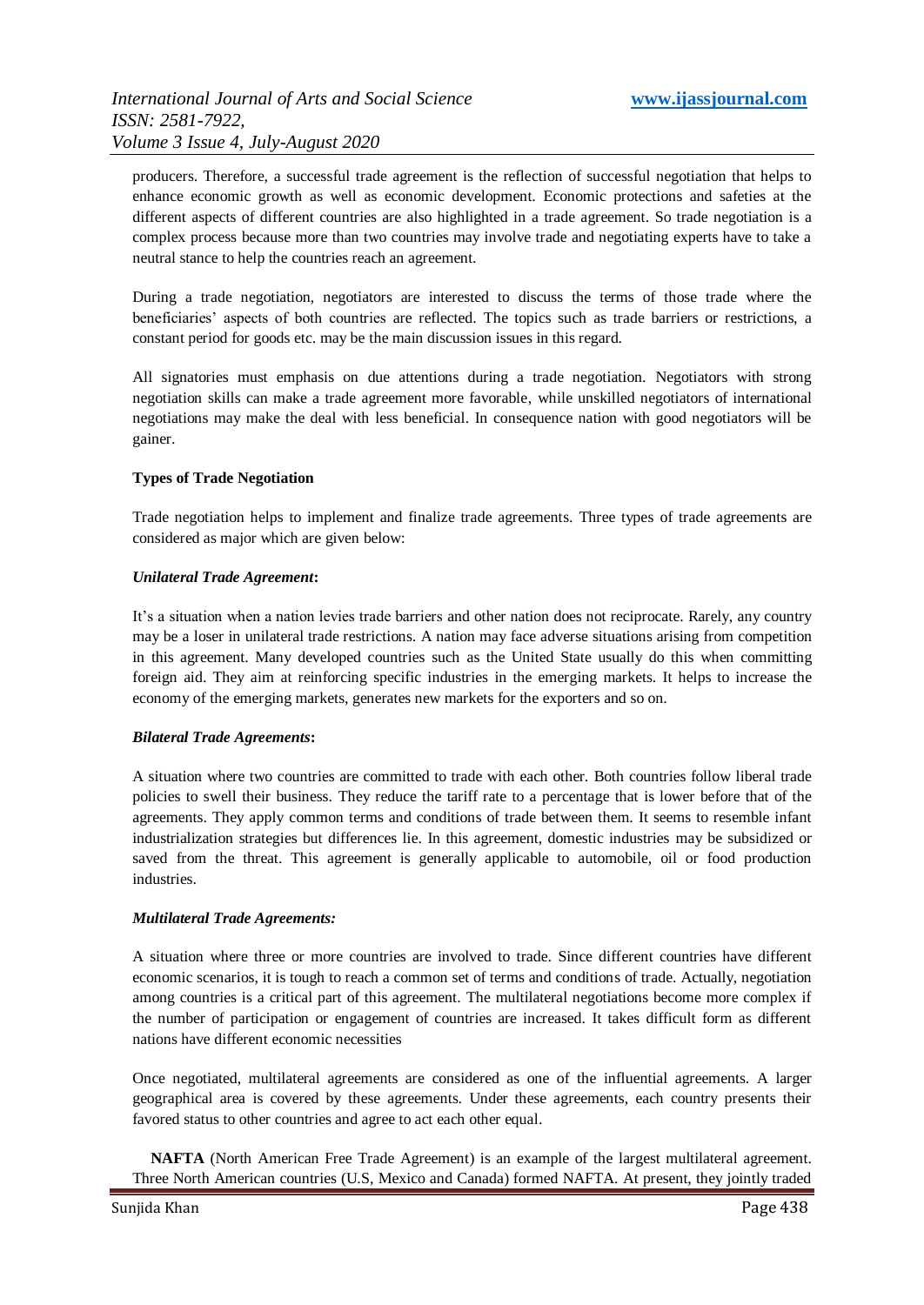\$20 trillion. After forming NAFTA trade has increased by \$1.14 trillion in 2015. But it also cost between 500,000 to 750,000 U.S. jobs.

At present **[Trans-Pacific Partnership](https://www.thebalance.com/what-is-the-trans-pacific-partnership-3305581) (TPP)** is the largest multilateral agreement in the world which is the replacement of NAFTA.

#### **Controversy on Trade Negotiation**

Any trade negotiations will conclude with both gainers and washouts. Consumers advantage from the free trade agreement as they have a wide variety of items at less prices. A decline in prices leads to decline the production of existing firms. As a result, it lowers firms profit as well as level of employments and producers in the importing countries incurring losses. However, the aggregate national welfare is the combination of all losses and gains to consumers, producers and the government.

Trade agreements are also involved with pros and cons. Consumers are gainers with lower import price which is the result of the removal of tariff barriers. In contrast, domestic producers are suffering from lower tariffs or without tariff. Competition with poor living standard countries is uncertain in this situation and producers may not continue their business and consequently, employees endure. A trade-off between consumers and producers is frequently occurred by trade agreements.

However, some domestic industries can get benefit from removal tariff. A new market place is established for their tariff-less products. Those industries develop and hire more workers.

#### **Table 1: Advantage & Disadvantage of Free Trade**

# **Pros of Free Trade:**

- **Promote Free Trade**
- **Raises world output via specialization.**
- **Establishes a standard rule for greater efficiency**

**Cons of Free Trade:**

- **Enhanced job outsourcing**
- **Poor working condition**
- **Degradation of natural resources**

#### *Source: Authors' Compilation*

The above table is the summarization of some pros and cons of Free Trade Agreements.

#### **Main Issues in FTA and RTA Negotiation**

#### **Emergence of Free Trade**

Free trade agreements are approached to extend trade between two or more countries. Such agreements diminish trade barriers and increase trade of products with each other. The removal of barriers to trade will result in an increase in the welfare of each nation at an aggregate level.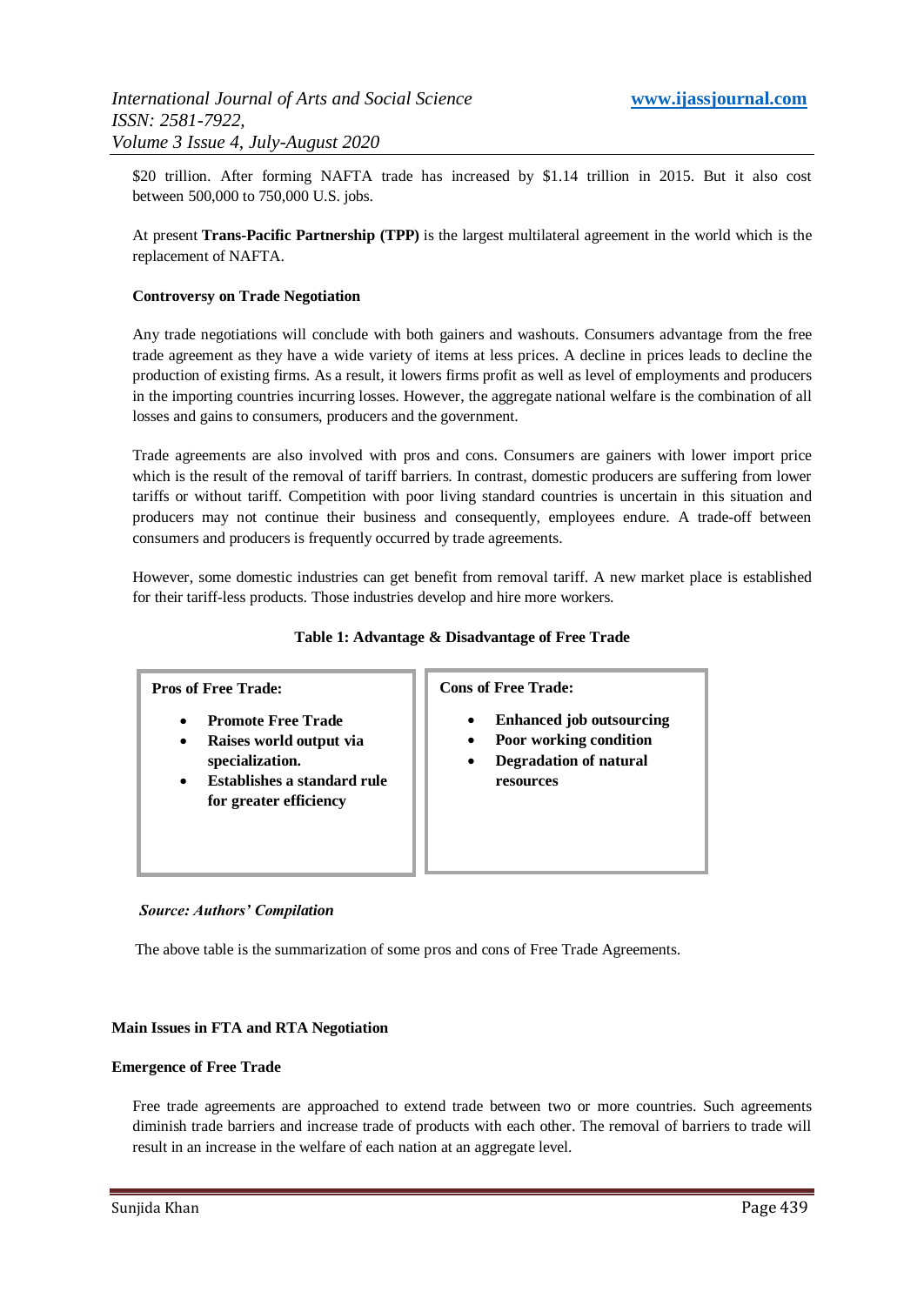Based on *Ricardian*<sup>2</sup> Comparative Advantage" theory-free trade involves analysis and trading products without restrictions. Nations engage trade to exchange their products. They export those products that have their efficiency and import those products that have less efficiency. Free trade can ensure people to get enough economic resources and tradable goods easily to meet their demand. Liberalized trade is constructed upon the comparative advantage theory, disseminated by David Ricardo, an English political economist, in the early 1800s.

Dr. Ricardo promoted the idea of free trade through the economic concept of comparative advantage. A comparative advantage occurs when one nation has the advantage to produce goods better than another. Nations can then export these goods to other countries that have an inadequate supply of these products. Free trade also affects the use of economic resources to produce consumer goods. Nations with a limited supply of certain economic resources can export these items to other countries, which can transform them into valuable consumer goods. For example, **Bangladesh** has a comparative advantage in producing Readymade Garments (RMG) products over **South Korea**. According to free trade, Bangladesh exports its RMG product (knitwear, woven garments) to South Korea. In this case, bilateral trade between Bangladesh and South Korea can create a win-win situation for both nations.

#### **Object of Free Trade**

Any nation can formulate its economic policies in an effective way through free trade. Free trade can explore a variety of items to the producer and therefore they increase their output and meet consumer demand. Industries permit to import goods or resources from other countries without tariff or any government restriction under liberalized trade. Producers may face higher costs for doing business in the domestic market due to government restrictions or tariffs on imported goods. So, lowering trade barriers is an important objective to liberalize trade.

The prime objective of the Free Trade Agreement (FTA) is to establish a region, which known as the free trade area (01 January, 2001, in accordance with CEFTA and GATT). The members of the free trade area are signed a Free Trade Agreement that involves to create cooperation between two or more countries by reducing trade barriers such as tariff, quota etc.

In addition, the objectives of the Agreement are:

- Stimulate the sustainable development of economic relations among countries by the expansion of trade. Also to raise the productivity and financial stability, employment situation as well as living standard conditions.
- To ensure fair conditions of competition for trade among the nations,
- To contribute by removing barriers to trade, to the pleasant development and enlargement of world trade

#### **Characteristics of Free Trade Agreement**

Free trade policies generally promote the following features:

- Trade liberation in goods or products, i.e.: without tariff or non-tariff restrictions, such as without taxes or without quotas on imports or subsidies for producers.
- Trade liberation in services, i.e.: without tariff or non-tariff restrictions, such as without taxes or without quotas on imports or subsidies for producers.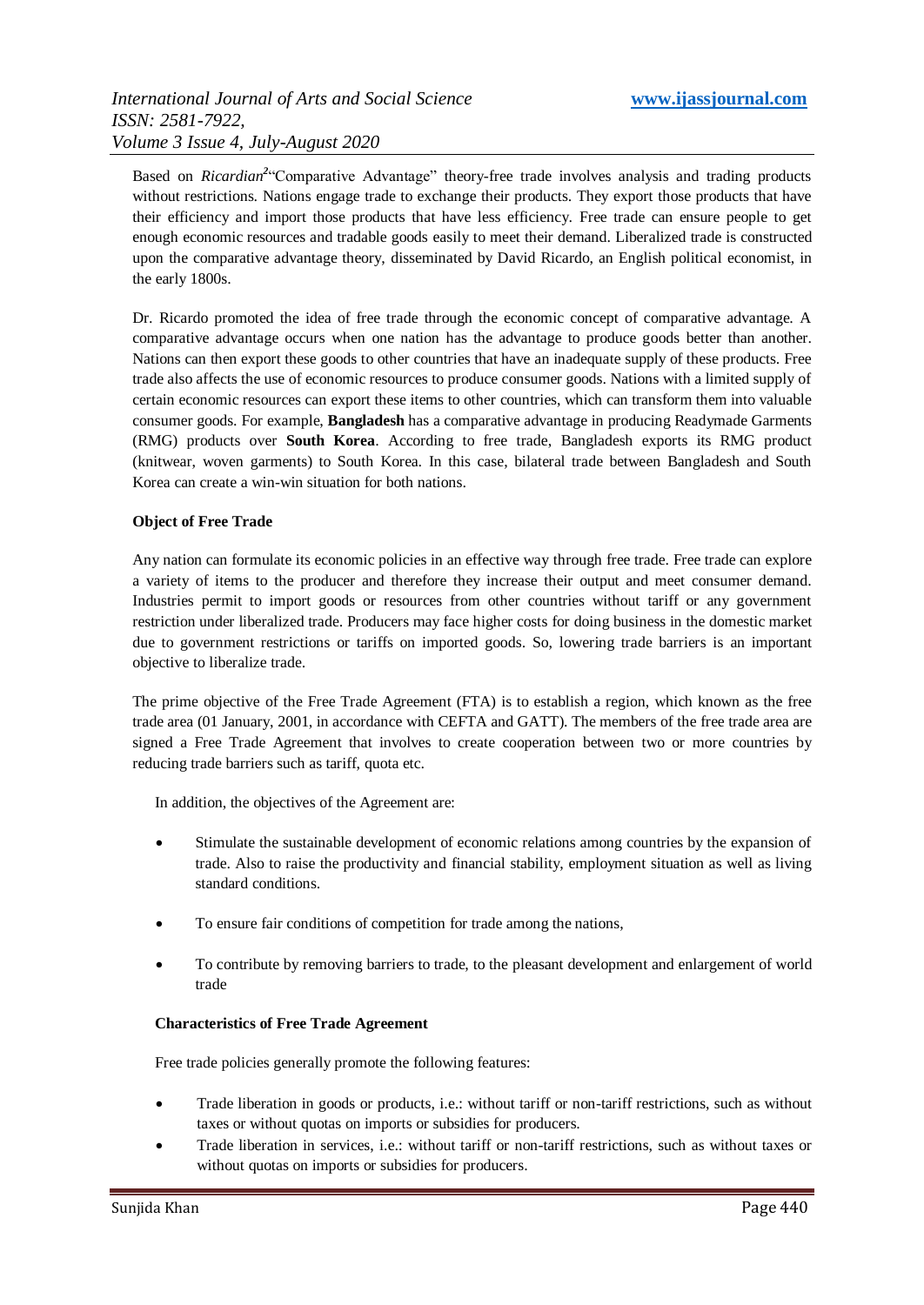

#### **Figure 1: Trade under the Free Trade Agreement**

#### *Source: Authors' Compilation*

The above graph indicates; a nation can import more quantity under free trade.

Free trade agreement regulates the various types of trade barriers such as tariffs, taxes, quotas, and duties that nations impose on their exported and imported products. Member of free trade area sign FTA. While trade agreements do make it easier for countries to buy products from each other, they can also cause a host of serious problems.

#### **Advantages of FTA**

- **i. Increase Economic Growth**: FTA is a key factor of economic growth. It aims at the specialization of the economy. Nations are connecting with each other by trade to reach a wealthy economy. Free trade helps to make a country to be specialized on the specific products with an abundant resource to meet a higher level of productivity. Competition arises among countries for free trade and product price become lower that indicates the symbol of higher growth of the economy.
- **ii.More dynamic business climate:** With protection, local producer's risks become stagnant and noncompetitive on the global market. But, with removed protection, countries have the inducement to become true global competitors and boost domestic business.
- **iii. Advantages of customers:** Under the free trade, consumers of different nations face diversified (variety and surplus) alternative to choose their products that will lead to decline prices.
- **iv. International Specialization:** Free trade leads to international specialization as it allows the different nations to produce such goods which have their comparative advantage. In contrast, the importing nations can also get advantage from the lower prices of these products. Therefore, both trading nations will be in a win-win situation.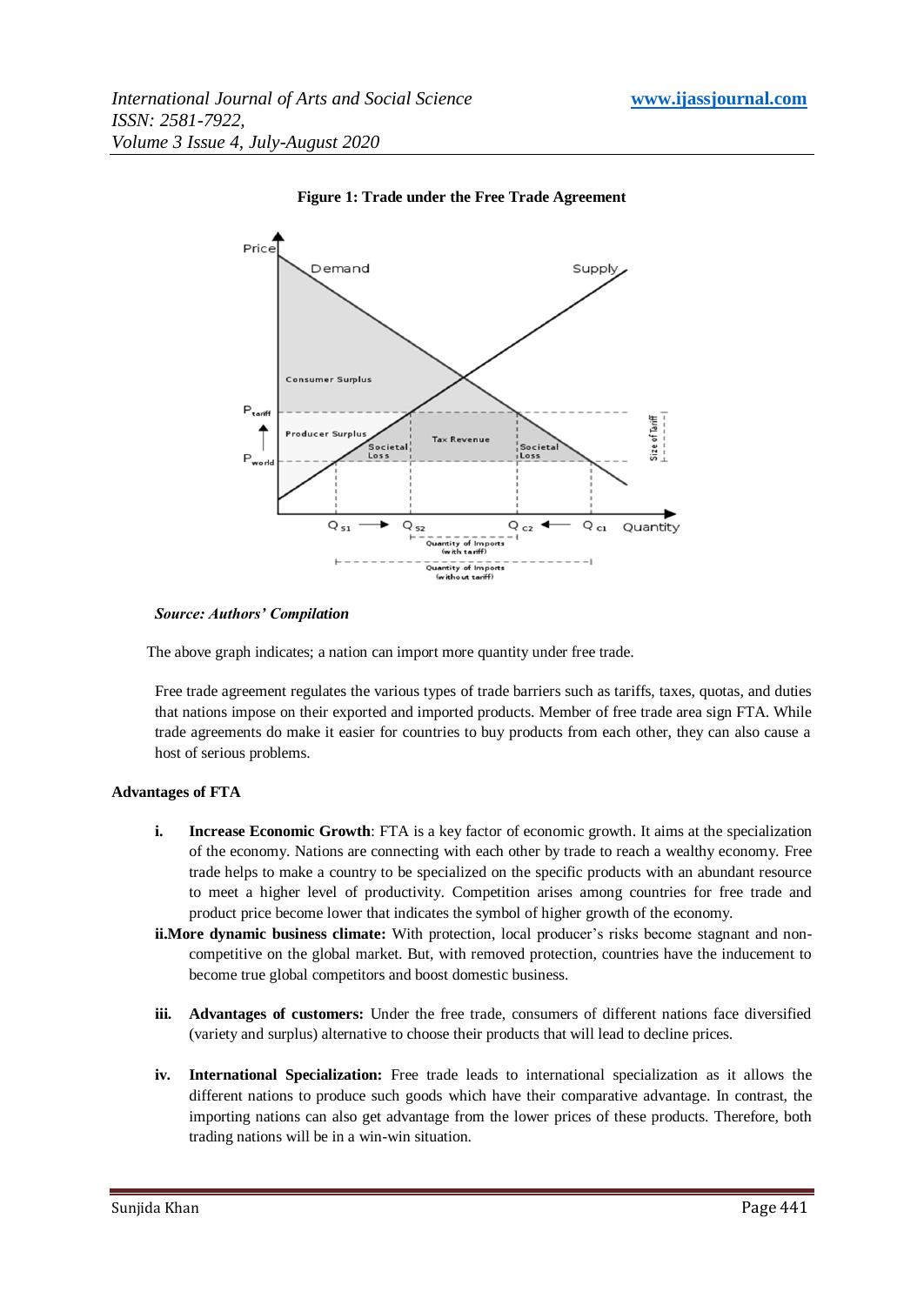**v.Higher Efficiency and Optimum Utilization of Resources:** Local producers are encouraged by free trade that helps them to compete in the global market. As a result, domestic producers try to put their highest effort to increase the value of product quality. Therefore, global competition increases their productivity and efficiency. Again, comparative advantage allows the country to produce those products for which they have abundant, so each country has the possibility to make the optimal utilization of their resources.

#### **Disadvantages of Free Trade Agreement**

- **i. Adverse impact on domestic producer**: As free trade increases rivalry, producers of less developed countries have to compete with the producer of developed countries. Consequently, the domestic producers of less or developing countries will not be able to develop rapidly with the strength of the producer of developed countries. Free trade levies low tariffs or zero tariff on traded goods and foreign traders easily lower the prices but it is very difficult for a local producer to compete with this lower price. In this situation, consumers chose to import products over domestic products.
- **ii. Decline of domestic employments:** Local employees suffer from free trade. Employ opportunities increase for foreign workers compare to domestic workers. Some companies easily hire foreign labor at lower cost and thus local employees are replaced by the foreigner and also relocate their facilities overseas.
- **iii. Empire-Builder:** Free trade leads to create foreign traders mostly dominant nations as future empire builder. It is found in various evidence in the past that free trade created colonialism and empire-building.
- **iv. Dumping:** Rivalry and dumping arise from free trade. Dumping leads to a very low product price for producers and often set the product price below their cost of production in order to capture international market share.
- **v.Entry of Risky products:** Harmful or risky products may be produced and traded under liberalized trade. Trade of such type of product can be controlled by necessary trade restrictions.
- **vi. Degradation of natural resources:** Under free trade, a producer can transfer their manufacturing facilities with low or without environmental regulations which is the reason for creating huge environmental damages.

#### **Regional Trade Negotiation (RTA)**

#### **Definition of RTA**

Regional trade agreements (RTAs) are outlined as reciprocal trade agreements between two or more partners, not necessarily belonging to the identical region. They comprise free trade agreements and customs unions. As of June 2016, all WTO members currently have an RTA in effect.

Regional Trade Agreements are growing in range with their unique nature. In 1990, more than fifty trade agreements were in effect and these are increased to over two hundred and eighty (280) in 2017. Now-a-days some agreements are negotiated in such a way that goes beyond tariffs to cover multiple trade policies which have a significant effect on trade and investment on products and policies that are related to board regulations like rivalry policy, procurement policy, intellectual property rights etc. Agreements that cover a larger set of policy areas are called "deep" agreements which deal with at the border and behind the border area while "shallow" agreements are referred to cover a tiny set of policy.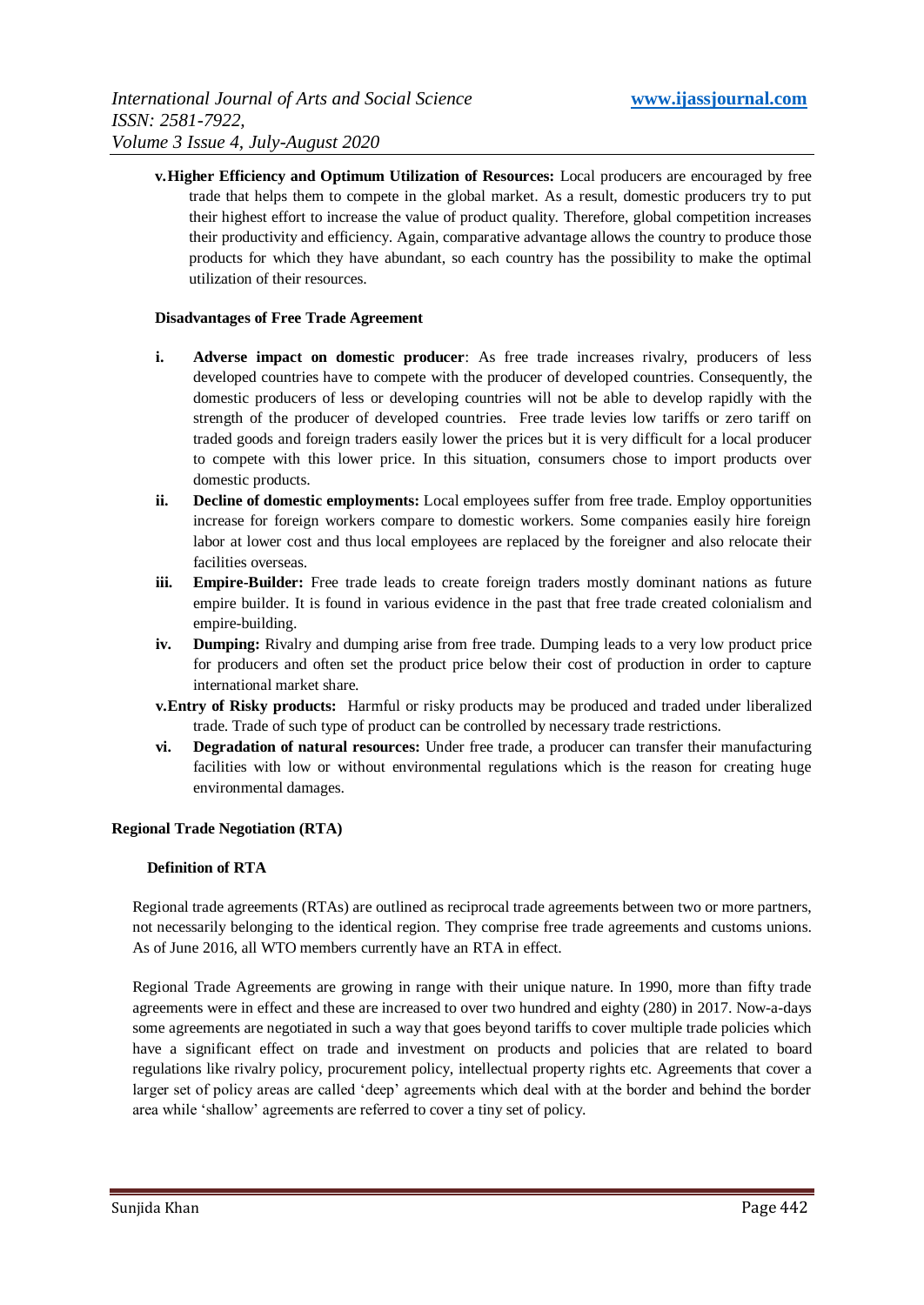

# **Figure 2: Regional Trade Agreement Scenario**.

#### *Source: RTA-The World Bank, April 5, 2018*

#### **Core principle of the WTO**

International organizations such as WTO are based on the principle of equality or non-discrimination and 'not to favor one country over another ' is the commitment among member countries. But the recent rules of RTAs shows the exception of this principle.

Some specific conditions are applicable for the members of WTO to access into RTAs which are explained by the three particular sets of rules. The following issues are included under these rules:

- Act and arrangement of custom unions and free trade areas covering trade in goods (Article XXIV of the General Agreement on Tariffs and Trade 1994)
- Regional or global formulations and agreements among developing countries covering trade in goods and trade in services respectively (Article V of the General Agreement on Trade in Services).

WTO members have continuously emphasized the issue of accumulating information on RTAs which provide a forum for discussions on their effect since February 1996, the establishment year of the RTAs committee.

Towards the transformation of the current provisional Transparency Mechanism into a permanent mechanism. The transparency mechanism has some following features:

Enhancing transparency and creating a comprehensive body of information on RTAs are the success of the mechanism which may support the members for open discussion in the CRTA.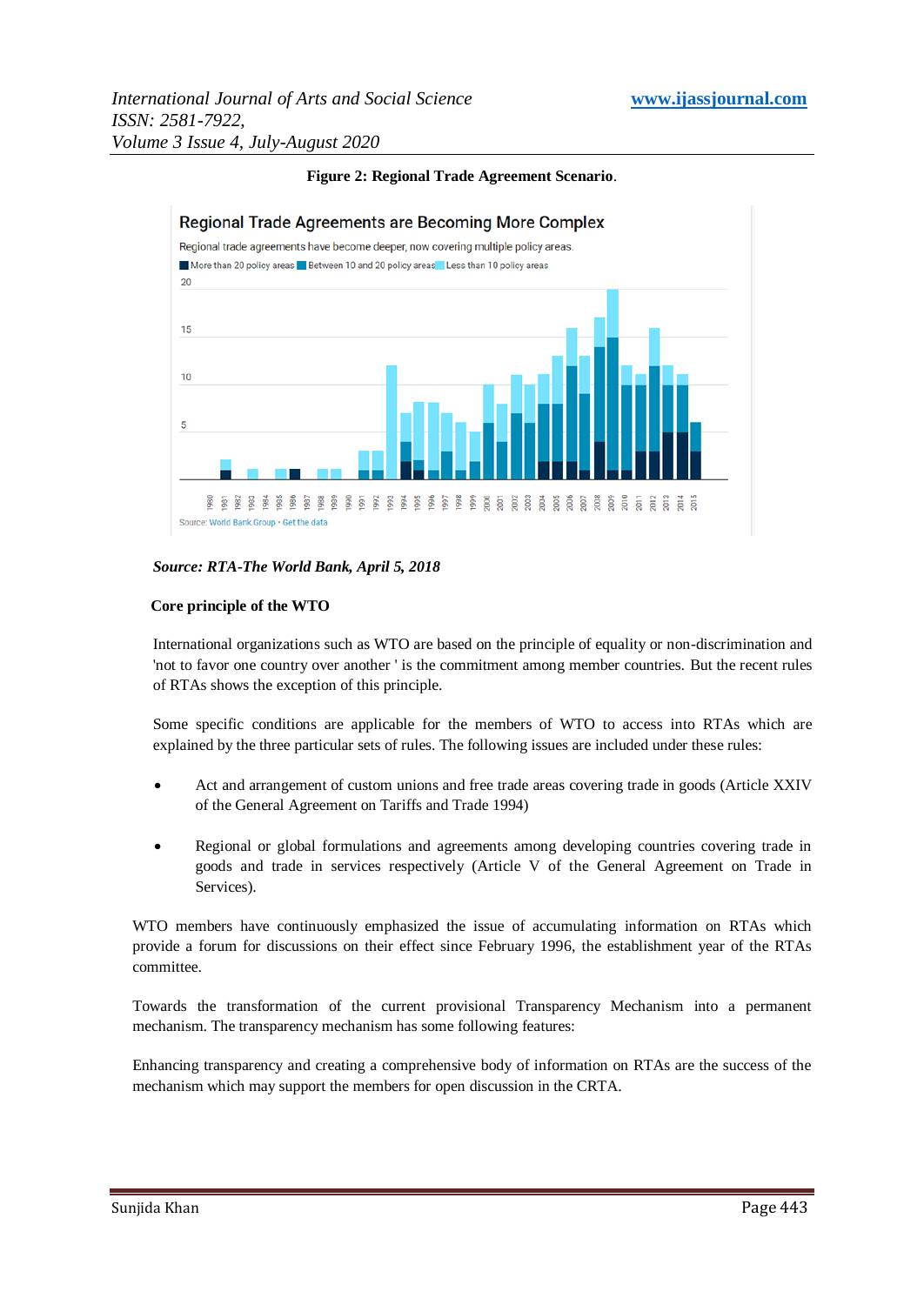#### **Evolution of RTAs, 1948-2018**

The following chart shows all RTAs notified to the GATT/WTO (1948-2018), including inactive RTAs, by year of entry into force.



**Figure 3: Evolution of Regional Trade Agreements**

*Source: RTA Section, WTO Secretariat, May, 2018.*

#### **Negotiation on Trade Barriers**

#### **Concept of Trade Barriers**

Trade barriers or trade restrictions are referred to some policies of government that place protectionism on international trade. Trade can either both be difficult and costly and avert completely by trade barriers, such as tariff barriers, trade embargo etc.

The usual forms of trade barriers are:

- Import policies reflected in tariffs and other import charges, quotas, import licensing, customs practices,
- Standards, testing, labeling, and various types of certification
- Direct procurement by government,
- Subsidies for local exporters,
- Lack of copyright protection,
- Restrictions on franchising, licensing, technology transfer,
- Restrictions on foreign direct investment, etc.

The major principle of trade barriers is the levied cost on trade. Most of the trade barriers follow this principle to impose some cost on trade that increases the price of the traded product. If two or more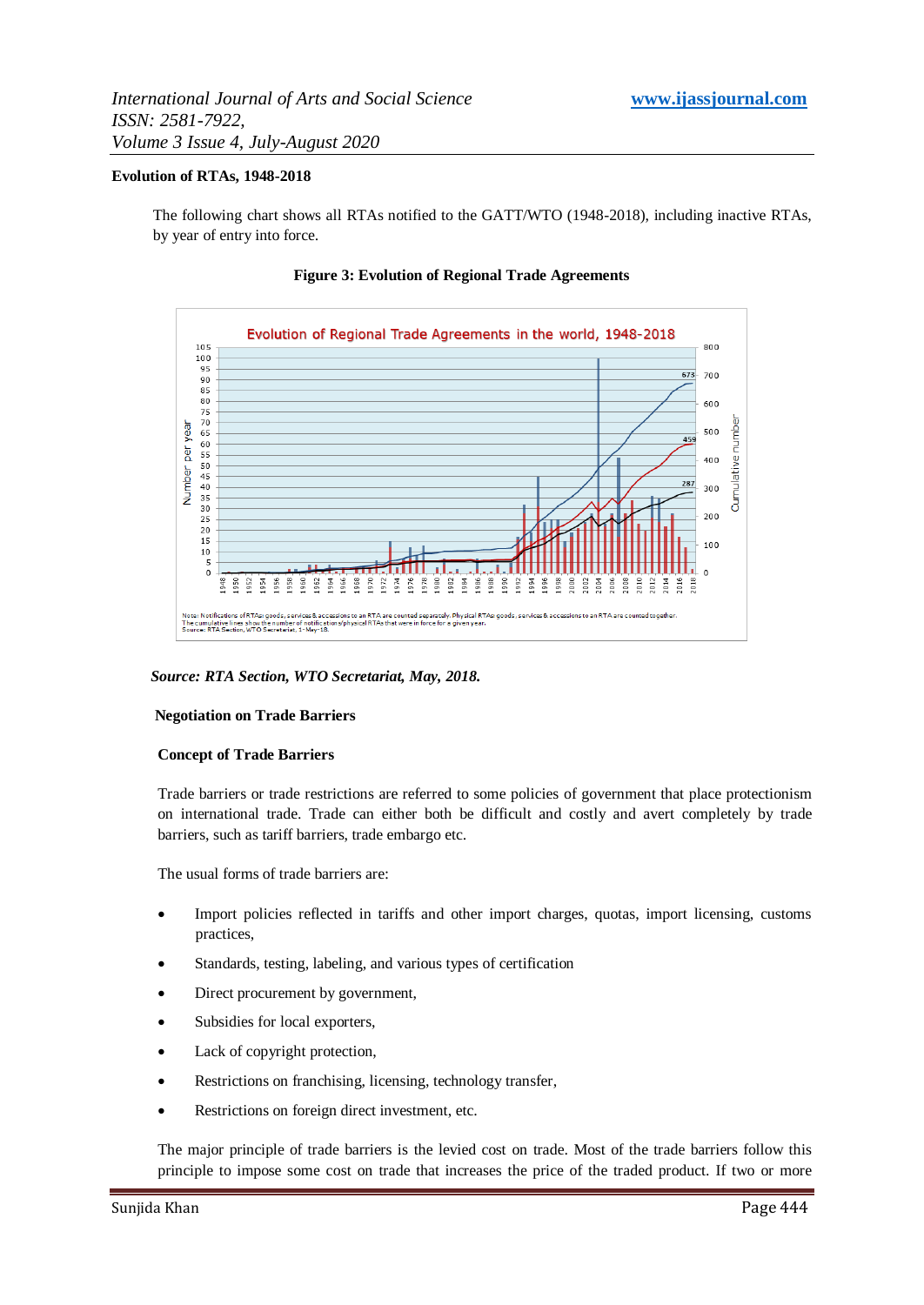nations repeatedly use trade barriers against each other, then it creates a trade war**<sup>2</sup>** . Economists generally agree that trade barriers are detrimental and decrease overall [economic efficiency](https://en.wikipedia.org/wiki/Efficiency_(economics))<sup>3</sup>

#### **Types of Trade Barriers:**

There are several types of trade barriers that a government can employ. These are mainly formed as Tariff and Non-tariff barriers.

**i. Tariff Barriers:** These are taxes on certain imports. They raise the price of goods making imports less competitive. Tariff Barriers are two types: i) Specific Tariff, ii) Ad valorem Tariff.

# *Specific Tariffs*

A specific tariff is referred to as a fixed payment imposed on per unit of imported goods. Different tariffs rates are charged for different types of imported goods. For example, a country could impose a \$25 tariff on each pair of earring imported, but levy a \$250 tariff on each television imported.

#### *Valorem Tariffs*

The term ad valorem originated from a Latin word that means "according to the value". According to the percentage of the product"s value, ad valorem tariff is imposed on that product. An example of an ad valorem tariff would be a 20% tariff levied by Japan on U.S. automobiles. This increases the value of the automobile to Japanese consumers. Therefore, ad valorem tariff protects domestic producers from being undercut but keeps prices preciously high for Japanese car shoppers.

- **ii. Non-Tariff Barriers:** These trade barriers make trade more complex due to its rules and regulations. For example, trade becomes difficult if foreign industries have to follow complex manufacturing laws.
- *Quotas.*

Quota is a restriction that is placed on the amount of imported goods. This sort of barrier is often associated with the issuance of licenses. For example, Bangladesh may place a quota on the volume of rice that is imported.

# *Voluntary Export Restraint (VER).*

According to voluntary export restraint, nations also place a limit on the imported goods. Since the exporting country is creating this restriction rather than the importing one, VER is considered as "voluntary" restriction. Generally importing country request to exporting one to levy such type of barrier. For example, Japan could place a VER on the exportation of car to the U.S, based on a request by the U.S.

*Subsidies.*

Subsidy is a sum of money granted by the government to assist an industry or business so that the price of a commodity or service may remain low or competitive. For example, the Bangladesh government provides 5 million takas to the agricultural sector as a subsidy. It makes the agriculture sector of Bangladesh more competitive and farmers also get benefits in trade.

-

<sup>2</sup>*A trade war is an economic conflict resulting from extreme protectionism in which states raise or create tariffs or other trade barriers against each other.*

<sup>3</sup>*Economic efficiency is a situation in which nothing can be gained without something else being loss*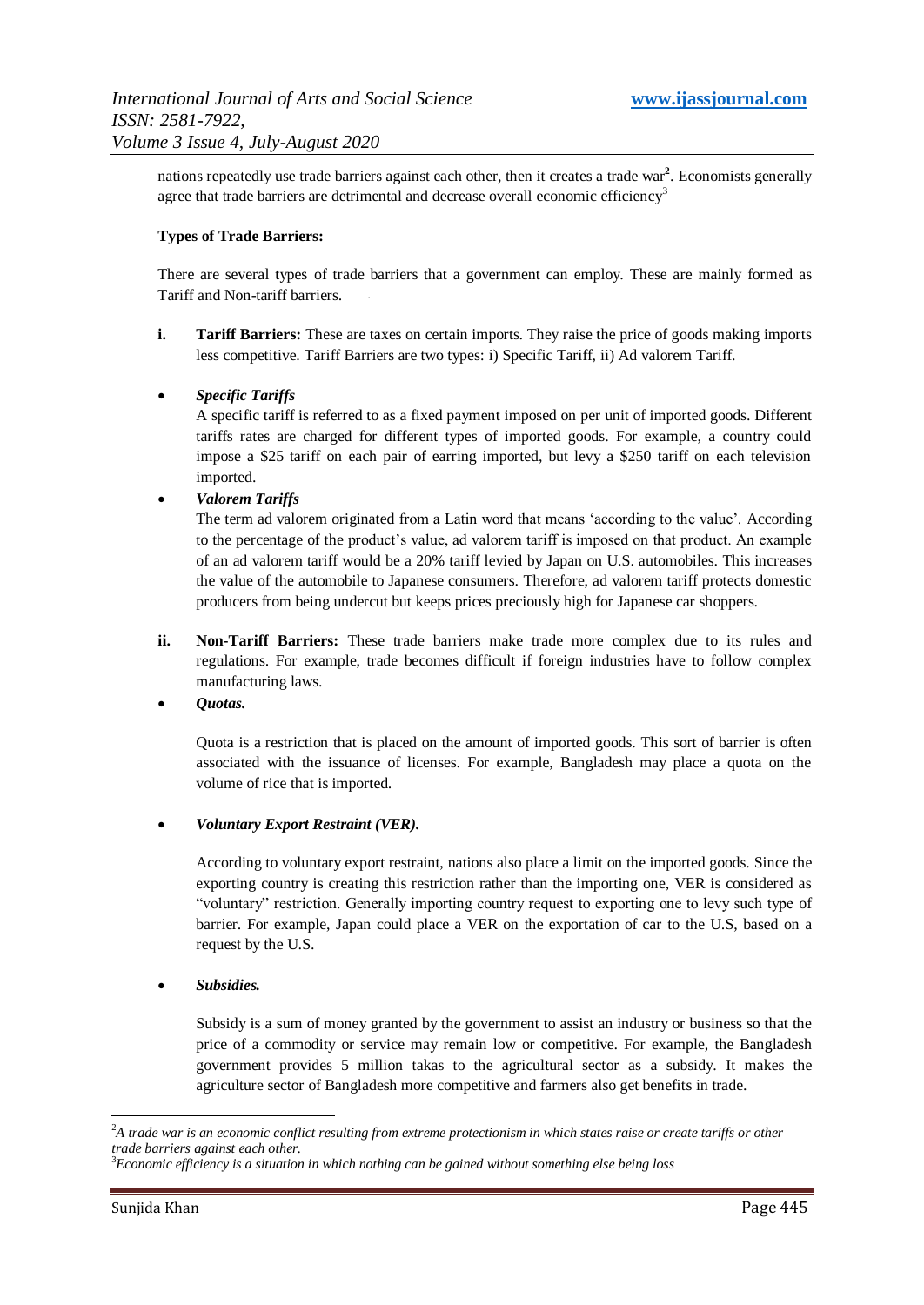*Embargo.* A complete prohibited trade restriction on a certain country. By this restriction, the import is banned from a particular country, e.g. US embargo with Cuba.

#### **The GATT and Trade Barriers**

General Agreement on Tariffs and Trade (GATT) main emphasis mostly to reduce trade barriers. In 1948 (January 1), GATT has enforced this as the major international instrument. The GATT has worked mainly two activities:

First, all signatories are involved obligatory commitments through this multilateral trade agreement.

Second, it acts as a forum for negotiation and consultation. This forum helps to overcome various trade obstacles and diminish trade restrictions.

 GATT has been established a guiding principle to all signatories. According to the principle, favorable trade conduct of one contracting party by another party must be extended to all parties. Formulation of custom unions, free trade regions (EEC- the European Economic Community, NAFTA- the North American Free Trade Agreement) and UNCTAD GSP (Generalized System of Preferences) scheme are the exception of the latter condition. According to GSP scheme, the producers (exporters) of developing nations get privilege access to the market of certain developed nations for specific products.

Round – an international negotiation processes is used for the revisions and the extensions of GATT. There have been nine such GATT rounds negotiated and agreed.

| <b>GATT &amp; WTO Trade Rounds</b> |                   |          |           |                                |                                                                                                          |  |  |  |  |
|------------------------------------|-------------------|----------|-----------|--------------------------------|----------------------------------------------------------------------------------------------------------|--|--|--|--|
| Name                               | <b>Start</b>      | Duration | Countries | Subjects covered               | Achievements                                                                                             |  |  |  |  |
| Geneva                             | April 1947        | 7 months | 23        | <b>Tariffs</b>                 | Gain \$10 billion of trade<br>due to singing of GATT and<br>reduce 45,000 tariff.                        |  |  |  |  |
| Annecy                             | April 1949        | 5 months | 34        | <b>Tariffs</b>                 | Reduce 5,000 tariff for<br>countries exchange.                                                           |  |  |  |  |
| Torquay                            | September<br>1950 | 8 months | 34        | Tariffs                        | Decrease 8,700 tariff for<br>countries exchange. In 1948<br>tariff reduction percentage<br>levels is 25% |  |  |  |  |
| Geneva                             | January 1956      | 5 months | 22        | Tariffs, admission of<br>Japan | Tariff concessions amount<br>\$2.5 billion                                                               |  |  |  |  |

# **Table: 2: GATT & WTO Trade Rounds**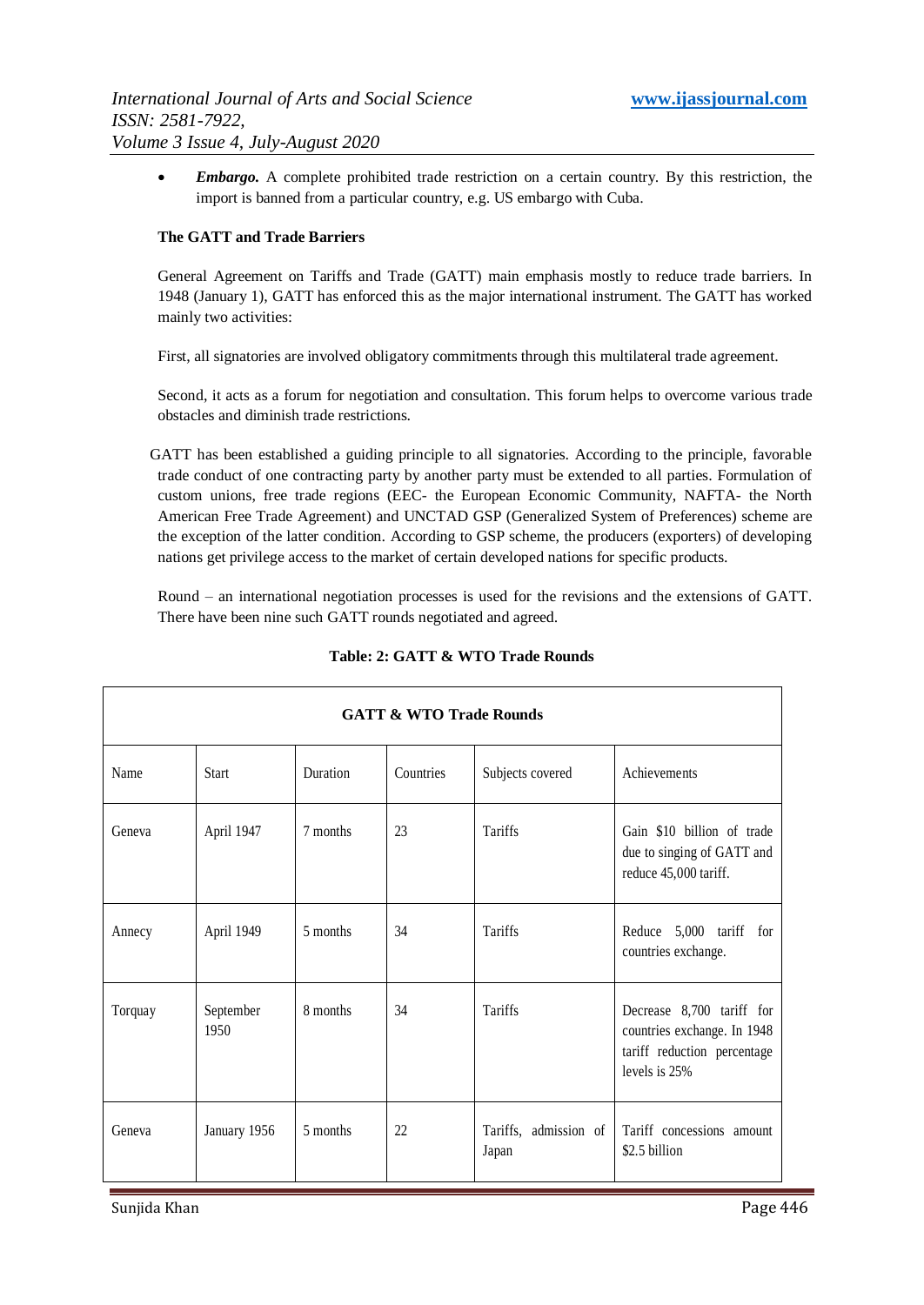# *International Journal of Arts and Social Science* **www.ijassjournal.com** *ISSN: 2581-7922, Volume 3 Issue 4, July-August 2020*

| Dillon  | September<br>1960 | 11 months | 45  | <b>Tariffs</b>                                                                                                                                                          | Reduction of tariff amount<br>\$4.9 billion of world trade                                                                                                                                                                                                                                                                                                                       |
|---------|-------------------|-----------|-----|-------------------------------------------------------------------------------------------------------------------------------------------------------------------------|----------------------------------------------------------------------------------------------------------------------------------------------------------------------------------------------------------------------------------------------------------------------------------------------------------------------------------------------------------------------------------|
| Kennedy | May 1964          | 37 months | 48  | Tariffs, Anti-dumping                                                                                                                                                   | Reduction of tariff amount<br>\$40 billion                                                                                                                                                                                                                                                                                                                                       |
| Tokyo   | September<br>1973 | 74 months | 102 | Tariffs,<br>non-tariff<br>measures,<br>"framework"<br>agreements                                                                                                        | Achieve more than \$300<br>billion tariff reduction                                                                                                                                                                                                                                                                                                                              |
| Uruguay | September<br>1986 | 87 months | 123 | Tariffs,<br>non-tariff<br>rules,<br>measures,<br>intellectual<br>services,<br>dispute<br>property,<br>settlement,<br>textiles,<br>agriculture, creation of<br>WTO, etc. | The round led to<br>the<br>creation of WTO,<br>and<br>extended the range of trade<br>negotiations,<br>leading<br>to<br>major reductions in tariffs<br>(about<br>40%)<br>and<br>agricultural subsidies,<br>an<br>agreement to allow<br>full<br>access for textiles<br>and<br>clothing from developing<br>countries, and an extension<br>of<br>intellectual<br>property<br>rights. |
| Doha    | November<br>2001  |           | 159 | Tariffs,<br>non-tariff<br>agriculture,<br>measures,<br>standards,<br>labor<br>environment,<br>competition,<br>investment,<br>transparency,<br>patents<br>etc.           | Bali Package signed on the<br>7th December 2013.                                                                                                                                                                                                                                                                                                                                 |

# *Source: WTO Wikipedia*

It is usually found that the post-war GATT negotiations have a growing impact on reducing trade barriers significantly and the extension of world trade.

The post-war GATT negotiations have focused to decline tariff barriers specially import tariff which is the most visible trade barriers. However, many countries have chosen to use non-tariff barriers instead of tariff. Less visibility, more diversity, easy implementation features and unique formalization from the international tariff schedule of non-tariff barriers have stimulated many nations to shift their trend from tariff to non-tariff measures as barriers to trade.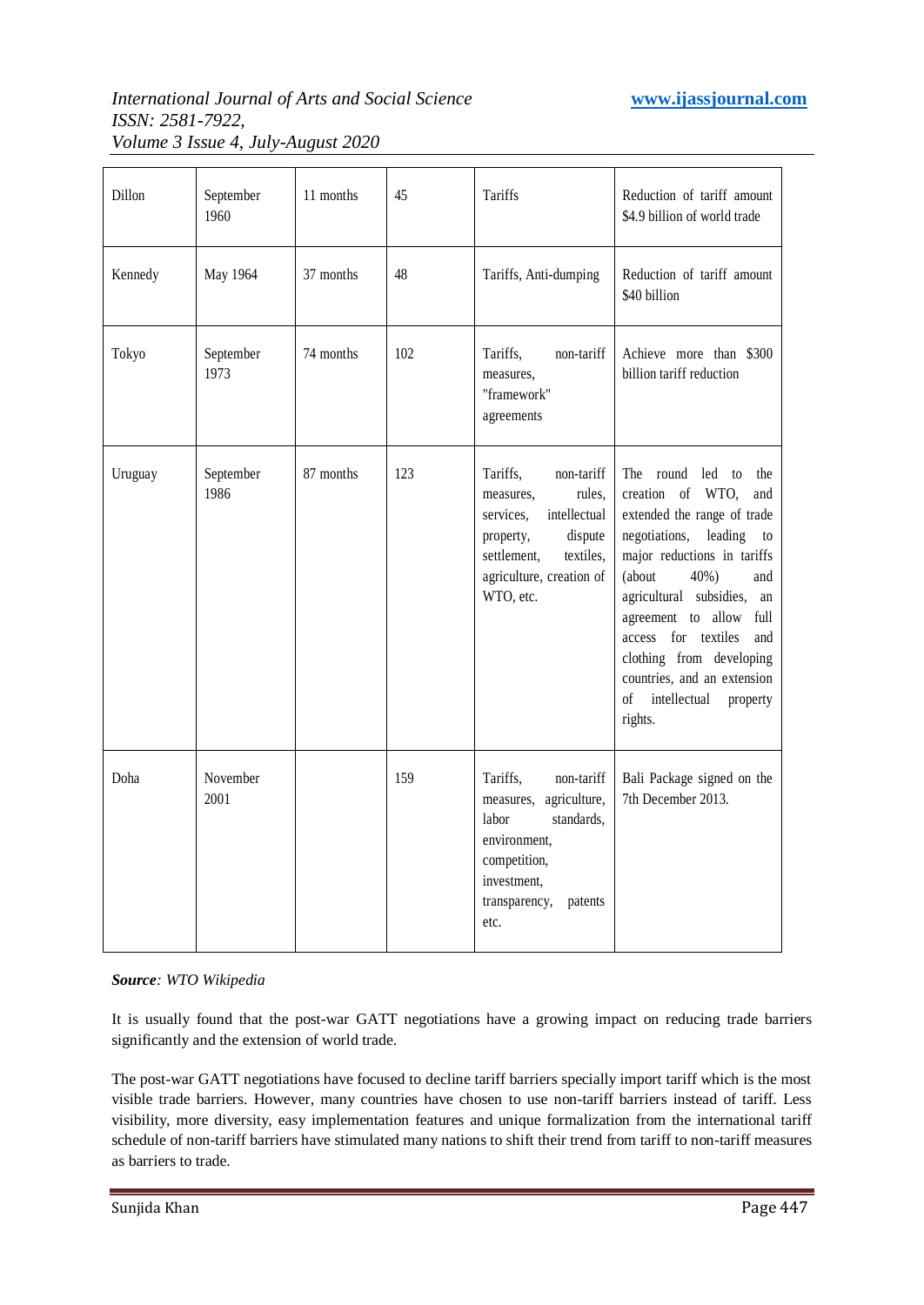The member countries of WTO usually seeking for assistance when the agreements move beyond the regional level. The [World Trade Organization](https://www.thebalance.com/what-is-the-world-trade-organization-wto-3306366) is such an international body that helps to negotiate global trade agreements. The organization implements the agreements and responds to complaints. The WTO currently enforces the [General Agreement on Tariffs and Trade](https://www.thebalance.com/gatt-purpose-history-pros-cons-3305578) (GATT). The contemporary round of trade negotiations among the members of WTO is known as "*Doha Round*" that aims to reduce trade barriers and revise trade rules for achieving major trade reform.

# **VI. Conclusion and Policy Suggestions**

#### **Conclusion**

Different nations embody different benefits and welfares with their countries' aspect involve international trade, so trade negotiation among countries is a difficult process. It is essential to learn the national and international impact of trade negotiations for all businesses, organizations, and firms in order to benefit from the evolving global trading environment.

Since Bangladesh government has recently targeted to achieve various visions like vision 2021, vision 2030, so expanding volume of trade with regional countries like South Korea is one of the important economic strategies for attaining higher economic growth. For this reason, it is inevitable for Bangladesh to settle FTA with Asian countries through various associations such as ASEAN and KJC to expand trade with them.

#### **Suggestions/Recommendations**

What and how should Bangladesh prepare for its reality? The representative samples are as follows.

**Firstly,** Bangladesh should study perfectly the contents of lots of FTA which they concluded in order to launch a satisfactory trade negotiation with them in the near future.

**Secondly**, Bangladesh should educate a lot of trade negotiation experts for launching to conclude FTA negotiation with them.

**Thirdly,** Bangladesh should open a joint degree course-based undergraduate and graduate school between S. Korea, the most advanced country in FTA all over the world and Bangladesh to educate many trade negotiation experts

**Fourthly,** Bangladesh should engage experts and adequate human and financial resources to negotiate the best possible deals.

**Fifthly,** Appropriate negotiating guidelines and procedures should be established by assign authority.

**Sixthly,** Bangladesh can establish support units to provide assistance to governments in negotiating, renegotiating or implementing large and medium scale businesses. It will also identify trade negotiation specialists.

 **Finally,** Negotiation should be directed in such a way that tries to reduce or eliminate the adverse effect of both countries. A negotiator should identify the cost and opportunities of negotiation properly and after that appropriate strategy should be taken.

Sunjida Khan Page 448